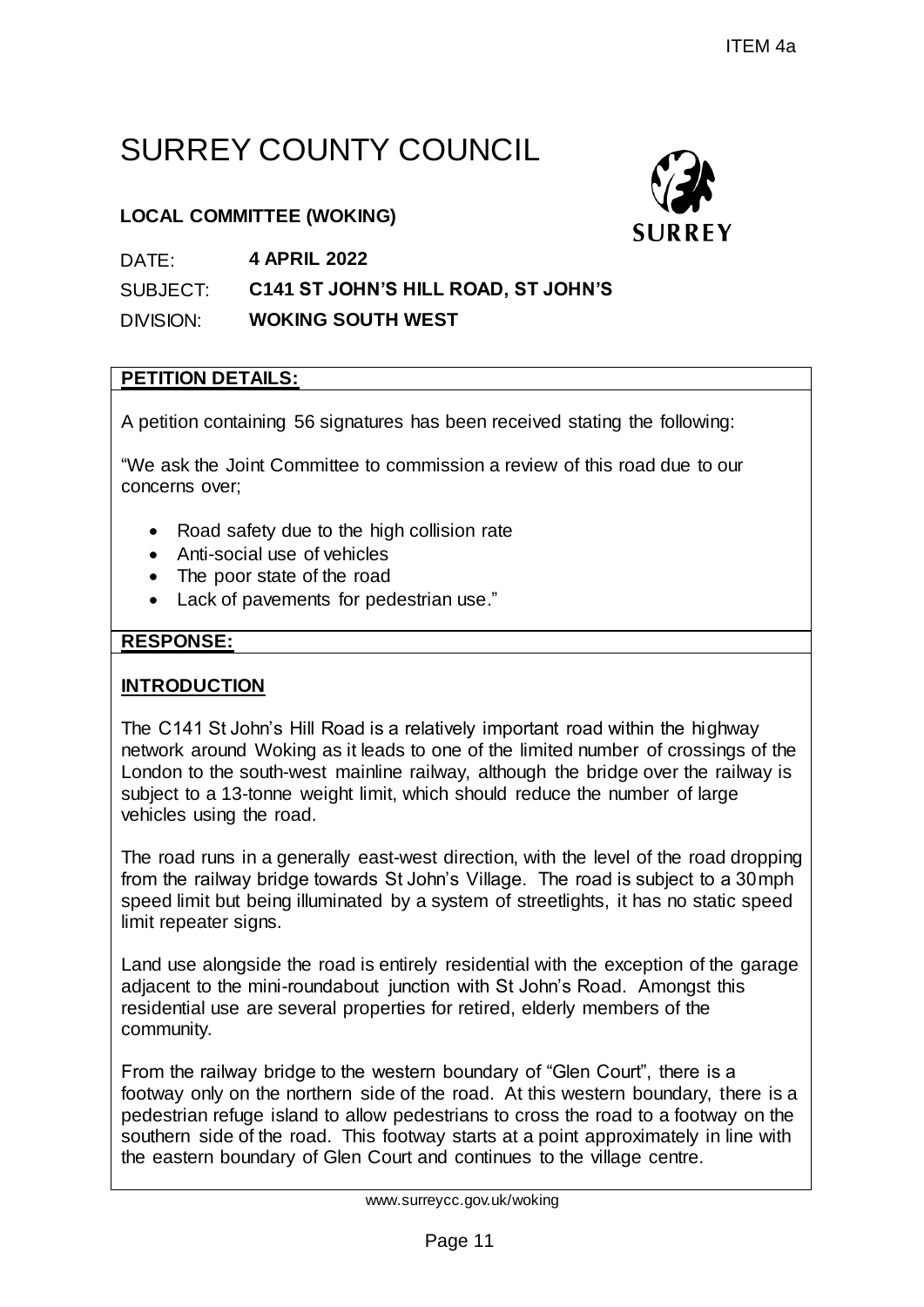# **SAFETY RECORD**

The petition refers to a high collision rate and in a separate email, the lead petitioner stated that "in the last 5 years, there have been 3 slight and 5 serious collisions in a short stretch of the road". However, the personal injury collision records have been examined for the length of St John's Hill Road from the railway bridge to the mini-roundabout junction with St John's Road and Warwick Lane for the 5-year period between 1 October 2016 to 31 September 2021 (latest available data), which shows three such collisions, which resulted in 1 serious and 3 slight injuries, two of the latter being sustained in a single incident. The serious injury resulted from a cyclist being hit by a passing vehicle – it is not clear whether excessive speed was an issue or whether the vehicle was simply too close to the cyclist as it passed. One of the slight injuries resulted from a cyclist slipping on ice and coming off their cycle and the other 2 slight injuries resulted from a collision involving turning vehicles at the mini roundabout. All of these incidents took place between the Church Road junction and the mini-roundabout and no personal injury collisions have been recorded along the greater length of St John's Hill Road in the last 5-year period. The only other recorded incident was at the junction of Firbank Drive in March 2015 when a cyclist's brakes failed, and they came into contact with a vehicle turning into Firbank Drive. ITEM 4a<br>
SAFETY RECORD<br>
The pertition refers to a high collision rate and<br>
Detitioner stated that "in the last 5 years, there<br>
celords have been examined for the road". However<br>
celords have been examined for the length of

Other personal injury collisions have occurred in the village centre, at which point the road has become St John's Road. Four personal injury collisions have been recorded in the most recent 5-year period between the mini-roundabout and the canal bridge, resulting in 4 serious injuries. One involved an intoxicated cyclist falling from their bike, another involved a pedestrian crossing the road from the drivers offside, which partially masked them from the driver's sight (this seems to have been at the pedestrian crossing, but the details of the collision report suggests that the pedestrian was not using the crossing correctly). In another incident, a pedestrian ran into the road, from the shops, in front of a vehicle. In the remaining incident, a vehicle pulled out of St John's Lye just as a pedestrian crossed the road from the shops.

## **SPEED DATA**

St John's Hill Road is included on our Speed Management Plan for Woking. This is a list of those roads where concerns have been raised about vehicle speeds and is compiled in conjunction with our colleagues in our Road Safety Team and Surrey Police Officers. All the roads on the list will have speed surveys undertaken to determine the extent of any speeding issues and these results, combined with the personal injury collision history for each road, will allow the police to prioritise their enforcement resources. The Speed Management Plan is periodically reviewed with our colleagues in our Safety Engineering Team and Surrey Police, and we will bring this petition to their attention when the Plan is next reviewed, with a view to new speed surveys being undertaken along the road.

A speed survey was undertaken in St John's Hill Road between the 9<sup>th</sup> and 16<sup>th</sup> May 2018 using a device mounted on lamp column 15, which is outside Glen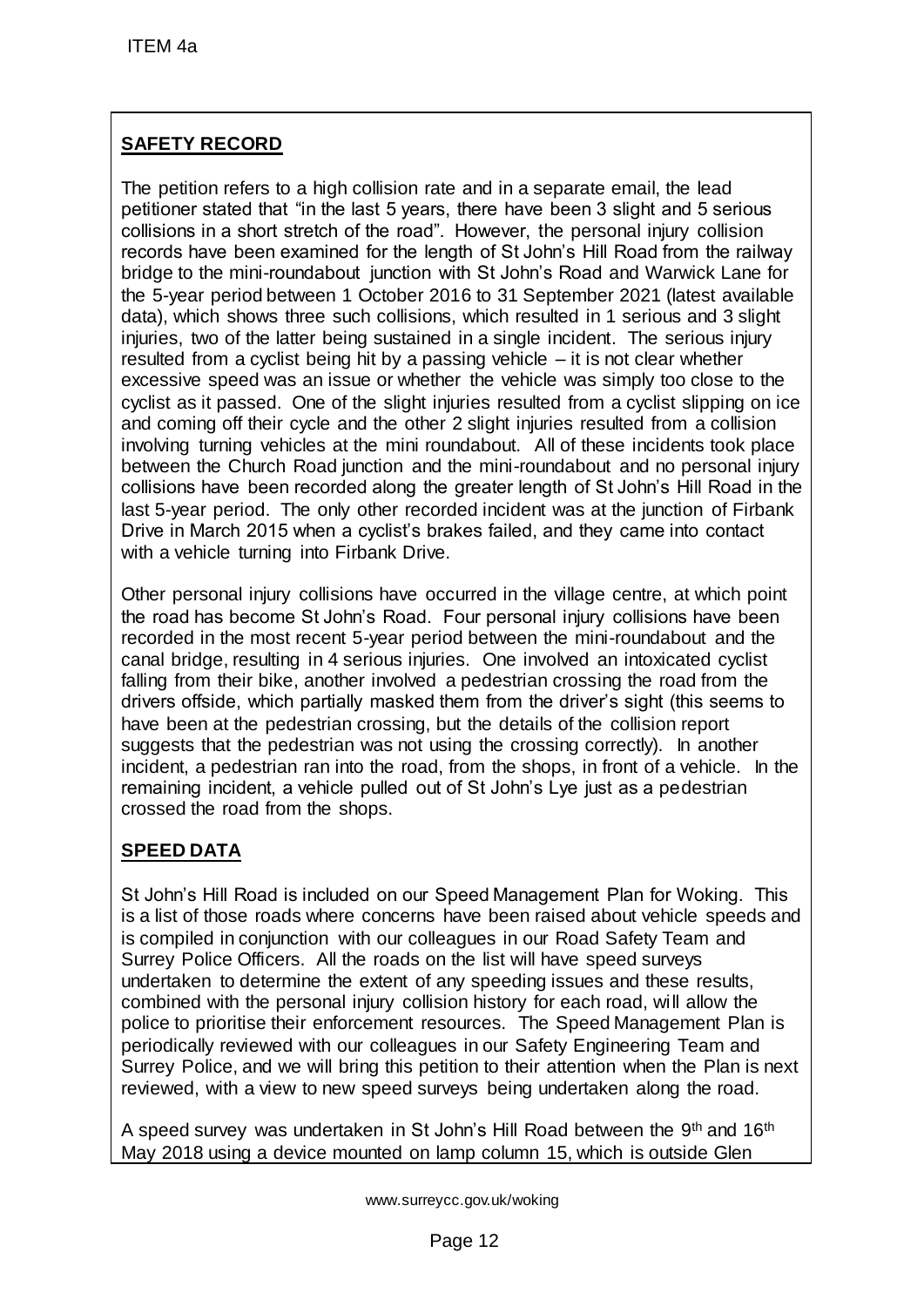Court. The survey recorded an average mean speed of 32mph for traffic heading uphill and 33mph for traffic travelling downhill towards the village.

We do not have any speed data for the length of St John's Road from the miniroundabout junction with St John's Hill Road / Warwick Lane to the canal bridge.

The results of the speed survey carried out in St John's Hill Road in 2018 indicate a relatively good level of compliance with the speed limit and combined with the personal injury collision history, means that the road does not actively receive police speed enforcement.

We note from the lead petitioner's separate email, that he has approached Surrey Police about establishing a Community Speed Watch but has yet to hear back from the police. Our police colleagues are looking into this but have advised that a Community Speed Watch was set up in the road in 2018 but ceased in March 2019.

### **CARRIAGEWAY CONDITION**

All roads and footways in Surrey are subject to routine safety inspections. Surrey County Council's Safety Inspection Policy can be viewed online at [SCC Highway Safety Inspection Policy Dec 2018 \(surreycc.gov.uk\)](https://www.surreycc.gov.uk/__data/assets/pdf_file/0005/34547/SCC-Highway-Safety-Inspection-Policy-Dec-2018.pdf_accessible.pdf)

The frequency of inspection depends upon the Surrey Priority Network level rating that has been applied to that road. In the case of SPN 1, 2 and 3 roads, this frequency is once a month – St John's Hill Road is rated as SPN 3. These inspections look for safety defects and it is possible that some carriageway defects that are unsightly for residents do not constitute such defects within our safety inspection matrix. However, we will liaise with our maintenance colleagues about this road, but it should be noted that although any safety defects that might be identified will be prioritised for repair, there are no proposals for the complete resurfacing of the road. ITEM 4a<br>ge mean speed of 32mph for traffic heading<br>downhill towards the village.<br>He length of St John's Road from the mini-<br>Il Road / Warwick Lane to the canal bridge.<br>He out in St John's Hill Road in 2018 indicate<br>with th

### **LACK OF PAVEMENTS**

As outlined in the introduction, for approximately three-quarters of the road's length, there is a footway only on the northern side of the road, which changes to the southern side for the remaining length closest to the village centre.

The extent of public highway land on the southern side of the road is such that a footway could not be provided within the boundary of the adopted highway. Notwithstanding the limited highway extent, the provision of a footway over such a length would potentially be prohibitively expensive.

#### **ANTI-SOCIAL DRIVING**

This is something that would normally be addressed by Surrey Police and we will discuss it with our police colleagues. Any engineering measures that Surrey County Council might introduce would be intended to address a personal injury